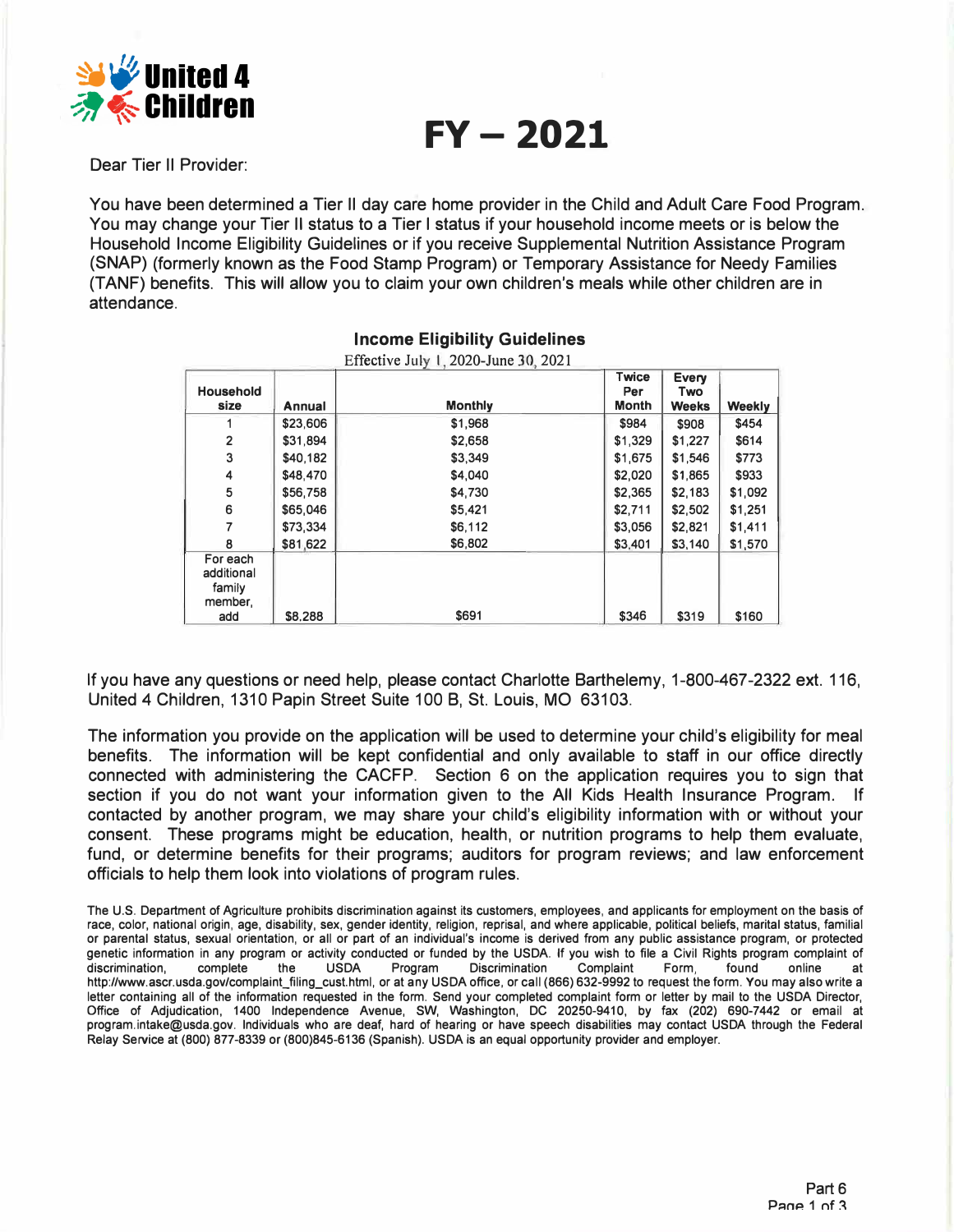## **Instructions for Completion of the Household Income Eligibility Application**

*Once properly approved for meal benefits, a child's Household Income Eligibility Application will remain eligible for 12 months.*  **• Check the box that indicates your status.**

- **• Provide your name and address.**
- **• Complete the application for one of the following areas: SNAP, TANF, foster child, or household income.**

# **Households Receiving SNAP or TANF Benefits**

**If you or your child receives SNAP or TANF benefits, complete the following information:** 

- **• Part 1-List the names of your enrolled children. If you are a Tier II provider with no children, do not complete Part 1.**
- **• Part 2-Record the appropriate SNAP or TANF case number for you or your children. Do not include the LINK card number. Skip to Part 5.**
- **• Part 5-Provide the signature of an adult household member and sign the application.**
- **• Attach to the application a copy of the benefit letter from the welfare agency that indicates you now receive benefits. This letter must contain the effective date of the benefit.**
- **• Your application is complete.**

## **Application for Foster Children**

**If you have foster child(ren) that reside in your day care home, complete a separate application for each foster child. A foster child who remains the legal responsibility of the welfare agency or court is considered a household of one. In certain cases, the foster child is eligible for Tier I meal rates regardless of the household income. Provide the following information:** 

- **• Part 1-List the name of your enrolled foster child.**
- **• Part 3-Place an "X" in the box and record only the foster child's personal use income or write "O" if the child has no personal use income. Do not list the income you receive for the care of the foster child. Skip to Part 5.**
- **• Part 5-Provide signature, home and work telephone numbers, and home address of the adult household member. Date the application.**
- **• Your application is complete. Please remember, a foster child's eligibility does not change your tiering status.**

#### **Household Reporting Income**

**It is not necessary to complete income information if you provided SNAP or TANF information. However, if any child does not receive SNAP or TANF benefits, you must report all household income. The Household Income Eligibility Application must include the following information.** 

- **• Part 1-List the names of your enrolled children. If you do not have children, do not complete Part 1.**
- **• Part 4-Provide the names of all household members related or non-related, and the previous month's income by source for each household member.**
- **• Part 5-An adult household member must sign and date the application, list their home and work telephone numbers, and provide their home address. In addition, the adult household member must provide their social security number. If the adult household member does not have a social security number, check the box by the statement** *I do not have a social security number.*
- **• Attach verification of income reported on the application; e.g., wage stubs; all Internal Revenue Service Forms including but not limited to the IRS Form 1040, Schedule C for day care home providers; etc. (See the attached guidance to provide you with examples of income verification documentation.)**
- **• Your application is complete.**

#### **All Kids Health Care Insurance Program**

**Part 6-By signing this section, you elect NOT to share this application information or social security number with the Illinois Department of Healthcare and Family Services (HFS). Your decision will not affect your child(ren)'s meal eligibility determination. If you agree to disclose the application information, it may be used to identify and enroll your child(ren) in the state health insurance program.** 

y.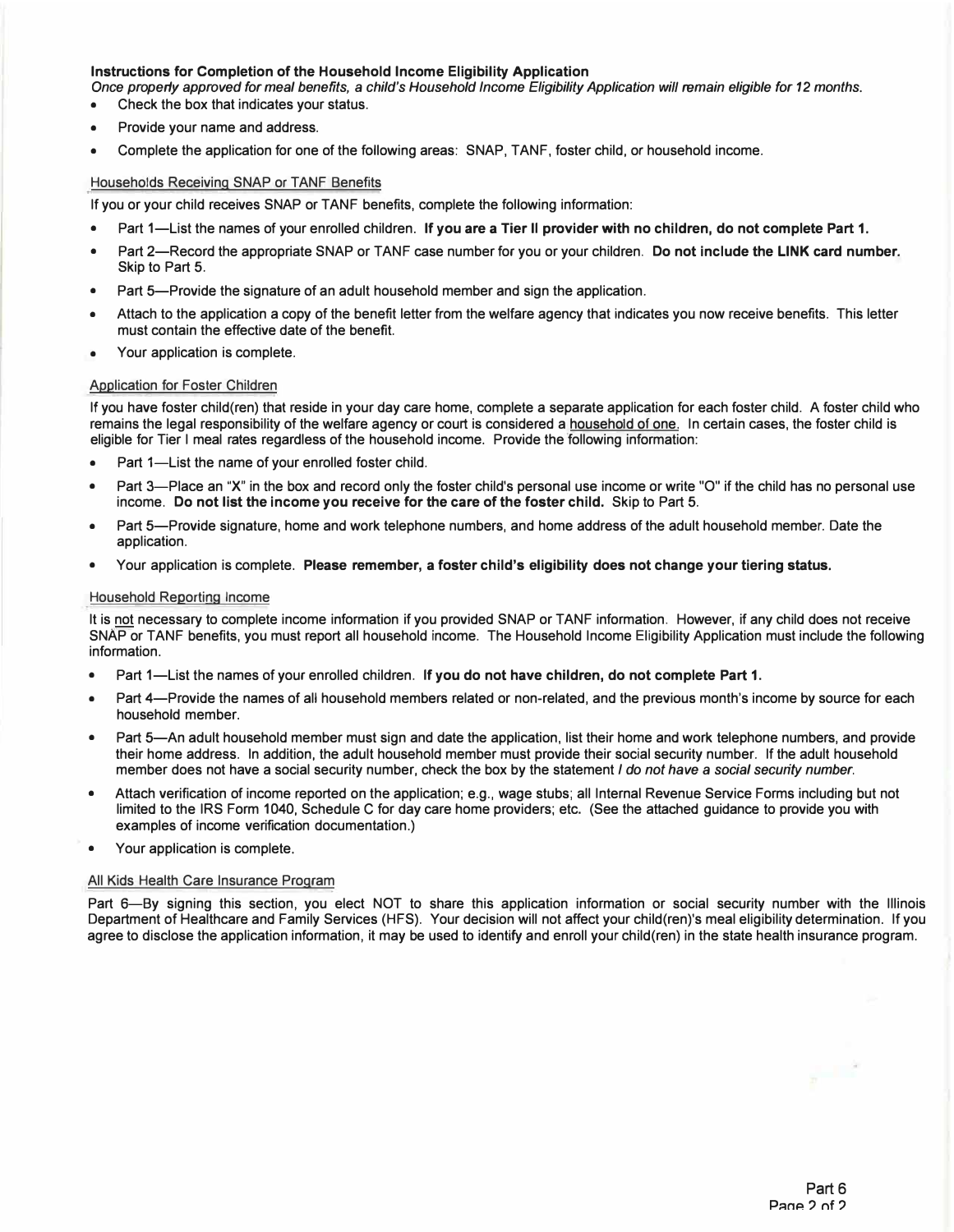|  | . CHILD AND ADULT CARE FOOD PROGRAM – HOUSEHOLD ELIGIBILITY APPLICATION FOR DAY CARE HOME PROVIDER $\,$ FY $\,202^{\prime}$ |  |  |  |  |  |  |  |  |
|--|-----------------------------------------------------------------------------------------------------------------------------|--|--|--|--|--|--|--|--|
|--|-----------------------------------------------------------------------------------------------------------------------------|--|--|--|--|--|--|--|--|

| LIST EVERYONE IN PROVIDER'S HOUSEHOLD<br>(Children and Adults) |                          |                  |                                       | <b>FOSTER CHILD</b>                                                                                 | 3 SNAP or TANF CASE NUMBER<br>Skip if foster child.<br>Provide one SNAP or TANF case number for any child or                                                                                            |
|----------------------------------------------------------------|--------------------------|------------------|---------------------------------------|-----------------------------------------------------------------------------------------------------|---------------------------------------------------------------------------------------------------------------------------------------------------------------------------------------------------------|
| NAME (First, Middle and Last)                                  | Check<br>If No<br>Income | Date of<br>Birth | Ages of<br>Provid-<br>ers<br>Children | Check box for all<br>foster children<br>that are a legal<br>responsibility of<br>DCFS or the court. | adult in your household. Do NOT use LINK card number. If<br>completed, skip to Number 6. Do not list foster child.<br>Name of Child or Adult:                                                           |
|                                                                |                          |                  |                                       |                                                                                                     | Case Number:                                                                                                                                                                                            |
|                                                                |                          |                  |                                       |                                                                                                     |                                                                                                                                                                                                         |
|                                                                |                          |                  |                                       |                                                                                                     | <b>Exportional-Sharing Information WITH ALL KIDS</b><br><b>INSURANCE PROGRAM</b><br>May we share your information on this application with All<br>Kids Insurance Program, the complete health Insurance |
|                                                                |                          |                  |                                       |                                                                                                     | program for every child in Illinois? If yes, do not sign below.<br>No, I do not want my information from this application<br>shared with All Kids Insurance Program.                                    |
|                                                                |                          |                  |                                       |                                                                                                     | Sign here:                                                                                                                                                                                              |

Fill HOUSEHOLD MEMBERS WITH INCOME-List only the names of individuals living in the household, their gross income, and how often it is received. If a person has a second job, list that income in the last column. After completing, go to Number 6.

| <b>NAMES</b><br>(List only individuals with income) |           | <b>Earnings from Work</b><br>(Gross before Deductions) |           | Income from Welfare,<br>Child Support,<br>Allmony |           | Income from Retirement,<br>Pensions, SSI,<br><b>Social Security</b> |           | <b>Income Received From</b><br>Savings, Investments,<br><b>Other Resources</b> |
|-----------------------------------------------------|-----------|--------------------------------------------------------|-----------|---------------------------------------------------|-----------|---------------------------------------------------------------------|-----------|--------------------------------------------------------------------------------|
|                                                     | How Much? | How Often?                                             | How Much? | How Often?                                        | How Much? | How Often?                                                          | How Much? | How Often?                                                                     |
|                                                     |           |                                                        |           |                                                   |           |                                                                     |           |                                                                                |
|                                                     |           |                                                        |           |                                                   |           |                                                                     |           |                                                                                |
|                                                     |           |                                                        |           |                                                   |           |                                                                     |           |                                                                                |
|                                                     |           |                                                        |           |                                                   |           |                                                                     |           |                                                                                |
|                                                     |           |                                                        |           |                                                   |           |                                                                     |           |                                                                                |

#### 6 Must check only one box.

**PID** 

 $\Box$  I am a provider applying to claim my own children and qualify for Tier I status.

I am a Tier I provider based on school or census data applying to claim my own children.

Signature and Social Security Number (Adult must sign)

An adult household member must sign the application. If Number 5 above is completed the adult signing<br>the form must also list the last four digits of his or her social security number or mark the box I do not have a social security number.

I am a provider with no children applying for Tier I status

Social Security Number

 $X$   $X$   $X$   $-X$   $X$ 

I do not have a social security number.

l certily all information on this application is true and all income is reported. I understand the amount of federal funds received will be based on the information I give. I understand<br>the institution, Illinois State Boar

| Date | Printed Name of Adult Household Member | Signature of Adult Household Member | Address of Adult Household Member                                                                                                                                                                                              |
|------|----------------------------------------|-------------------------------------|--------------------------------------------------------------------------------------------------------------------------------------------------------------------------------------------------------------------------------|
|      |                                        |                                     | PRIVACY ACT STATEMENT: The Richard B, Russell National School Lunch Act requires the information on this application, You do not have to give the information, but if you do not, we cannot approve your child for free or     |
|      |                                        |                                     | reduced-price meals. You must include the last four digits of the social security number of the adult household member who signs the application. The social secuity number is not required when you apply on behalf of a fost |

or you list a Supplemental Nutrition Assistance Program (SNAP), Temporary Assistance for Needy Families (TANF) Program, or Food Distribution Program on Indian Reservations (FDPIR) case number or other FDPIR identifier for your child or when you indicate that the adult household member signing the application does not have a social security number. We will use your information to determine if your child is eligible for free or reduced-price programs, auditors for program reviews, and law enforcement officials to help them look into violations of program rules

NON-DISCRIMINATION STATEMENT: In accordance with Federal civil rights law and U.S. Department of Agriculture (USDA) civil rights regulations and policies, the USDA, its Agencies, offices, and employees, and institutions participating in or administering USDA programs are prohibited from discriminating based on race, color, national origin, sex, disability, age, or reprisal or retaliation for prior civil rights activity in any program or activity conducted or funded by USDA. Persons with disabilities who require alternative means of communication for program information (e.g. Bralle, large print, audiotape, American Sign Language, etc.), sho Complaint Form, (AD-3027) found online at: http://www.secrusde.gov/complaint filing cust/html, and at any USDA office, or write a letter addressed to USDA and provide in the felter all of the information Civil Rights 1400 Indepen-dence Avenue, SW Washington, D.C. 20250-9410; (2) fax: (202) 690-7442; or (3) email: program intake@usda gov. This institution is an equal opportunity provider.

|                                                                                                                                                                              |                                                                                                                                                   | SPONSOR REPRESENTATIVE USE ONLY-ELIGIBILITY DETERMINATION- Follow the instructions provided in the Household Income instructions.                                                                                                              |  |  |  |  |
|------------------------------------------------------------------------------------------------------------------------------------------------------------------------------|---------------------------------------------------------------------------------------------------------------------------------------------------|------------------------------------------------------------------------------------------------------------------------------------------------------------------------------------------------------------------------------------------------|--|--|--|--|
| <b>SNAP/TANF</b><br>Household                                                                                                                                                | Mark one of the boxes below to show how you are going to determine eligibility.<br><b>Income Household</b><br>Use the conversion table to convert | Approved to Claim Foster<br><b>Approved Tier I Status!</b><br><b>Denied</b><br>Child's meals at Tier I<br>-Claim Providers Own<br>Children (if applicable)<br>Rate                                                                             |  |  |  |  |
| <b>CONVERSION TABLE</b>                                                                                                                                                      | income to total annual income. Total<br>the number of household members from<br>Section 5.                                                        | Signature of Representative:                                                                                                                                                                                                                   |  |  |  |  |
| To convert all income to<br>annual income use the<br>following conversion<br>calculations:<br>Weekly Income x 52<br>Every 2 Weeks x 26<br>Twice a Month x 24<br>Monthly x 12 | <b>Total Household</b><br>Annual Income<br>Total Household<br>Size                                                                                | Date<br>*Effective Date of Application:<br>*Effective Date may be made retroactive back to the first day the provider<br>participates in the CACFP as long as it occurs in the same month in which<br>the provider's eligibility is certified. |  |  |  |  |